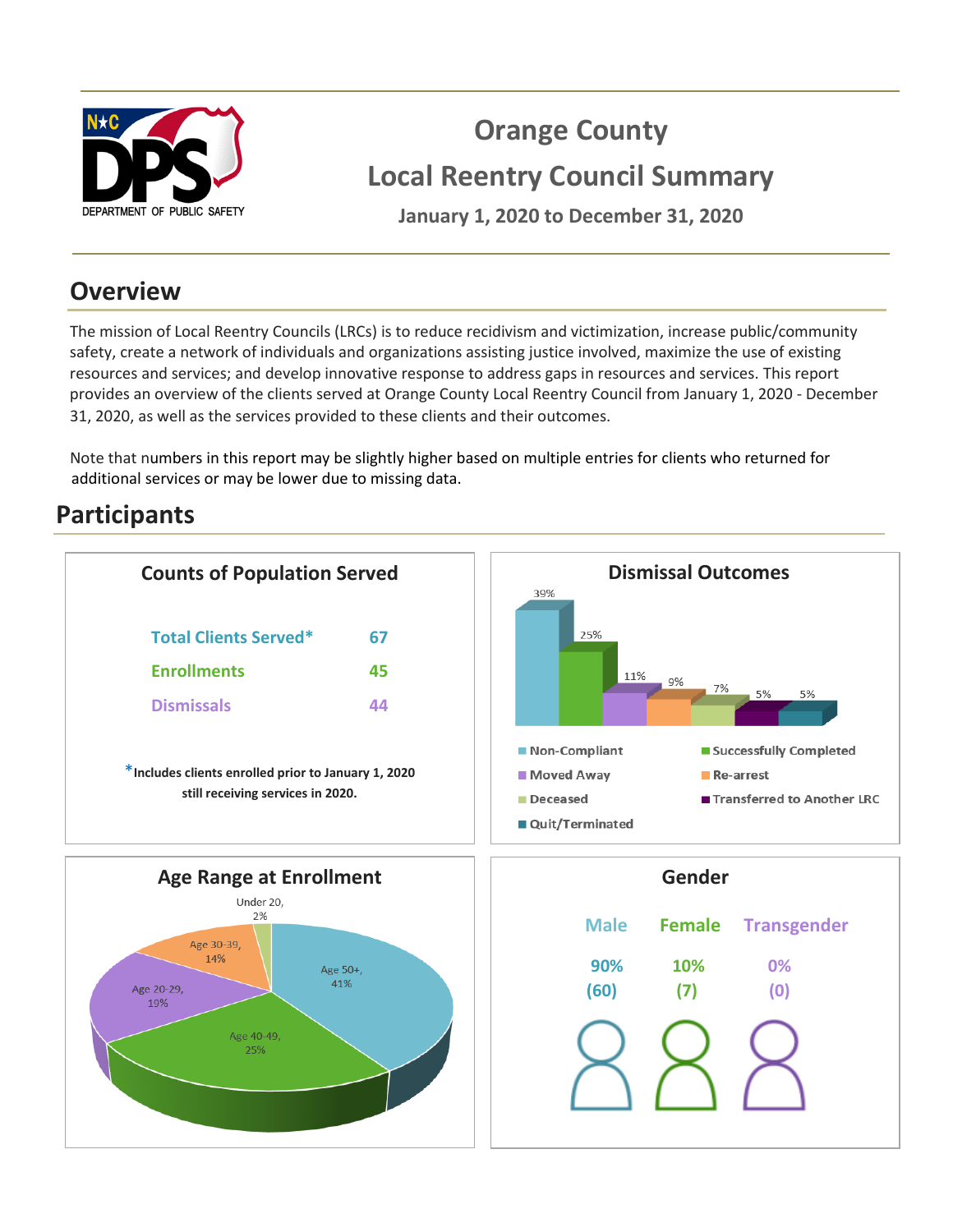









| <b>Risk Factor Scores</b> |                                                                                                                              |             |             |  |
|---------------------------|------------------------------------------------------------------------------------------------------------------------------|-------------|-------------|--|
|                           | The Proxy Data Rating Scale measures the probability<br>of an individual reoffending.<br><b>Medium</b><br>Low<br><b>High</b> |             |             |  |
|                           | <b>Risk</b>                                                                                                                  | <b>Risk</b> | <b>Risk</b> |  |
|                           |                                                                                                                              |             |             |  |